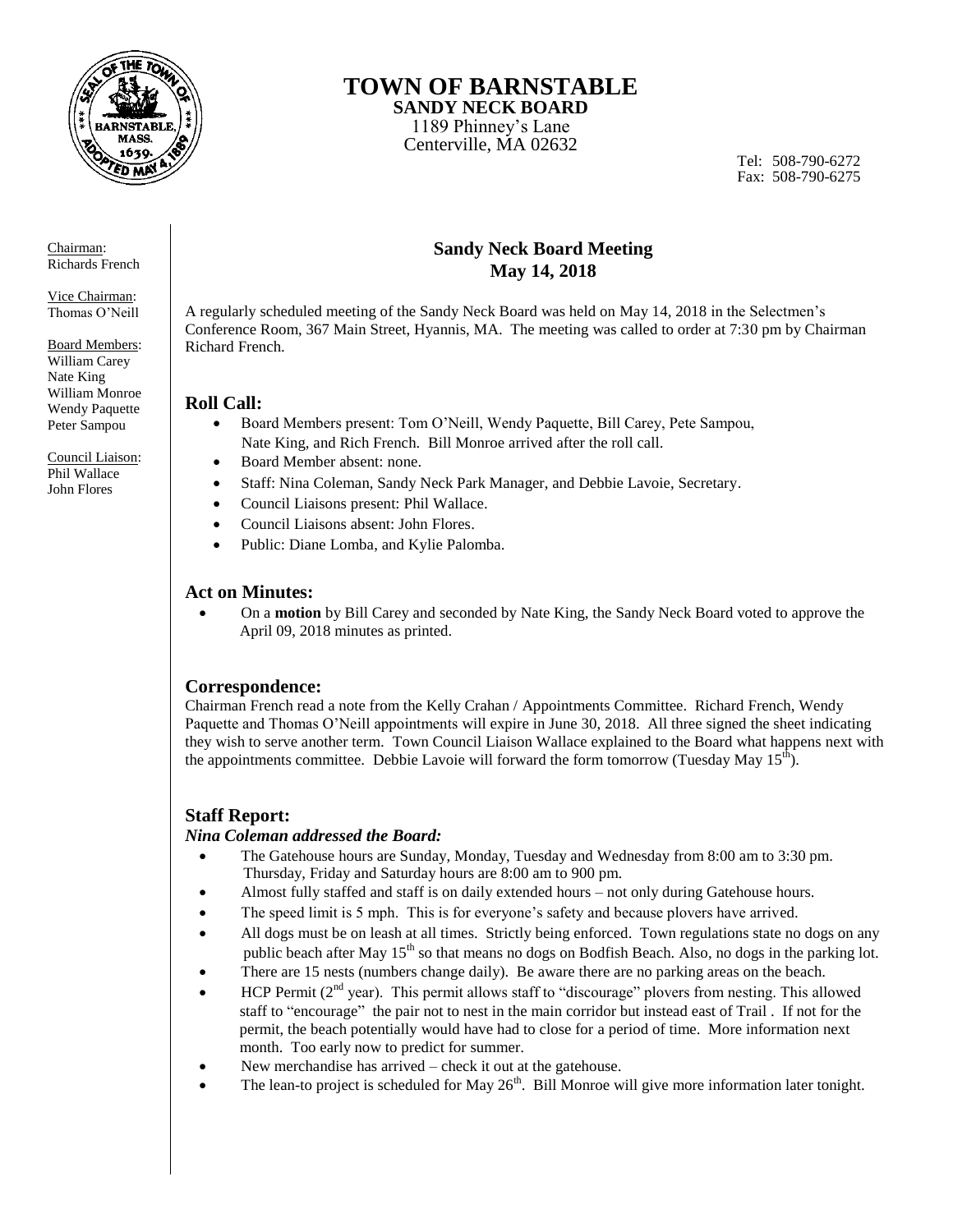## **Staff Report cont'd:**

- There will be a Sandy Neck Spring Flora & Fauna Hike on Wednesday, May 23, 10 am noon.
- Tomorrow night (May 15<sup>th</sup>) Nina Coleman will be a guest speaker at West Barnstable Civic Association meeting.
- Thursday night (May  $16<sup>th</sup>$ ) is Town Council Budget hearing for Sandy Neck. Budget requests include:
	- $\triangleright$  Purchase new vehicle
	- $\triangleright$  RFID license fee (yearly)
	- $\triangleright$  Facility improvements
	- $\triangleright$  New tank for the pumper truck
	- $\triangleright$  RFID unit
	- $\geq$  \$125,000 for sand stabilization
	- $\triangleright$  \$40,000 to raise the gatehouse.
- Thank you again to MBBA clean-up that was held on April  $21<sup>st</sup>$ . They did a wonderful job.
- When there is helpful information available it will be put on the Sandy Neck APP.

### **Old Business:**

#### *Long-term Coastal Resiliency Alternatives Report including any update regarding plans to seek money to implement this study.*

#### *Pete Sampou addressed the Board:*

- He is waiting to appear before Town Council to tell them about the Board's work on this project and their choice of option 5D.
- He has heard from one more new Town Councilor and will sit down for a "one-on-one" session. Only one more left.
- Please check out the information in the local papers regarding the Town of Sandwich and its work on their boardwalk and desire to keep the access to the water open.
- Rich French said he heard from the Council President who told him that at some point this summer, the Sandy Neck Board may be going in front of Town Council.
- Town Councilor Phil Wallace reported that it there is only one meeting in July. He will ask if the Board can be on the agenda.

## *Winders Lean-to Project*

#### *Bill Monroe addressed the Board:*

- In October 2017, a lean-to type structure was built and added to a platform that will be used by hikers and campers.
- At this time, the temporary stairs are in place and about half of the debris is cleaned up.
- It is not completed finished and Bill Monroe reported that Mike Moynahan, Tom Long and others plan to do more work on Saturday, May  $26<sup>th</sup>$ . They hope to have the internal work finished and roof finished. And start the siding.
- When the work is completed there will be a "thank you" party.

#### **New Business:**

#### *Conflict of Interest Meeting Update Rich French addressed the Board:*

- He recently attended an Open Meeting Law Training Update Class. He stressed to all that if you think there might be a conflict of interest – before you do anything – contact the Town Attorney or the Town Clerk.
- There is an Open Meeting Law Regional Training Workshop on Monday May 21, 2018 at the Barnstable Harborview conference Room, 3195 Main Street, Barnstable, MA. 5:30pm to 7:30pm.
- More information can be found at **<https://www.mass.gov/the-open-meeting-law>**